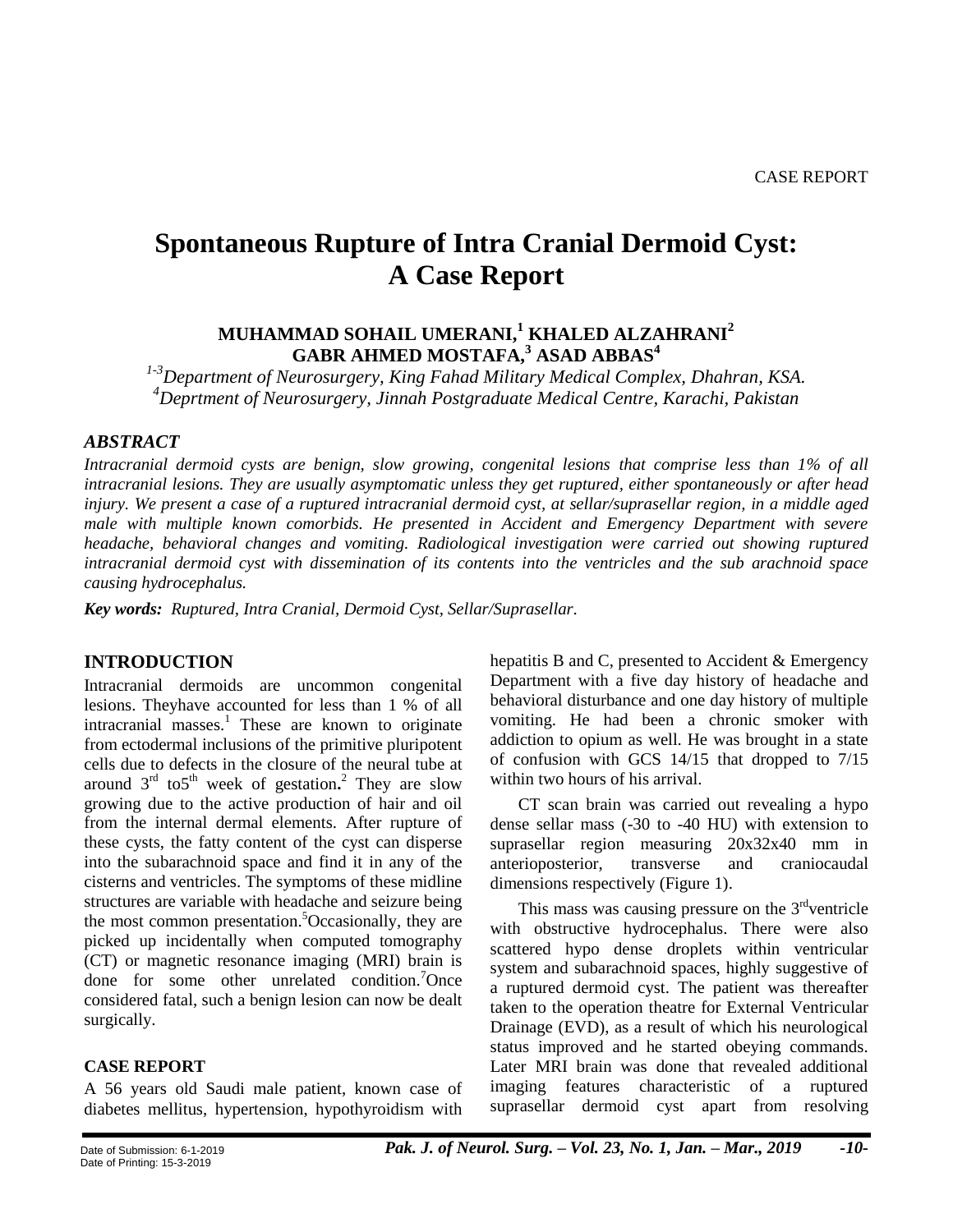

**Fig. 1:** *CT scan brain (Axial Image) showing a hypo dense sellar mass with scattered hypo dense droplets within ventricular system.*



**Fig. 2:** *MRI brain T1WI (Axial and Sagittal) having a heterogeneous hyper intense mass in the sella extending up to suprasellar region and DWI image showing restricted diffusion.*

hydrocephalus, with heterogeneous hyper intense signals on T1-weighted image (T1WI) and T2 weighted image (T2WI) and restricted diffusion on diffusion weighted image (DWI) (Figure 2).

Three days after the placement of EVD, definitive surgery was performed and the patient underwent craniotomy for excision of the ruptured dermoid cyst. Per operatively, a right fronto temporal craniotomy flap was elevated for exposure. The dura was then opened along the sphenoid ridge for skull base visualization, exposing the extra axial lesion with a clear fat plane between the tumor and the brain parenchyma. The mass was too large for en bloc resection so it was incised and found to be amorphous and amenable to suction. Histopathology evaluation of the submitted tissue confirmed the diagnosis of a cystic dermoid tumor.

The patient was extubated the  $2<sup>nd</sup>$  post op day with marked neurological recovery from surgical decompression. Postoperative CT scan Brain showed complete removal of tumor with post-operative changes (Figure 3). Follow-up MRI Brain at 6 weeks confirmed the complete removal of dermoid cyst but with persistent intra ventricular and subarachnoid fat foci.



**Fig. 3:** *Postoperative CT Scan and MRI brain (Axial Images) showing complete removal of tumor with post-operative changes.*

## **DISCUSSION**

An intracranial dermoid cyst is a benign lesion. It accounts for less than 1% of all the intracranial lesions.<sup>1</sup> This makes only 0.04%-0.06% of the primary intracranial tumors. These cysts are congenital and arise from the inclusion of ectodermal cells at the time of closure of neural groove, between the 3rd and 5th week of gestation, and carries a varying amount of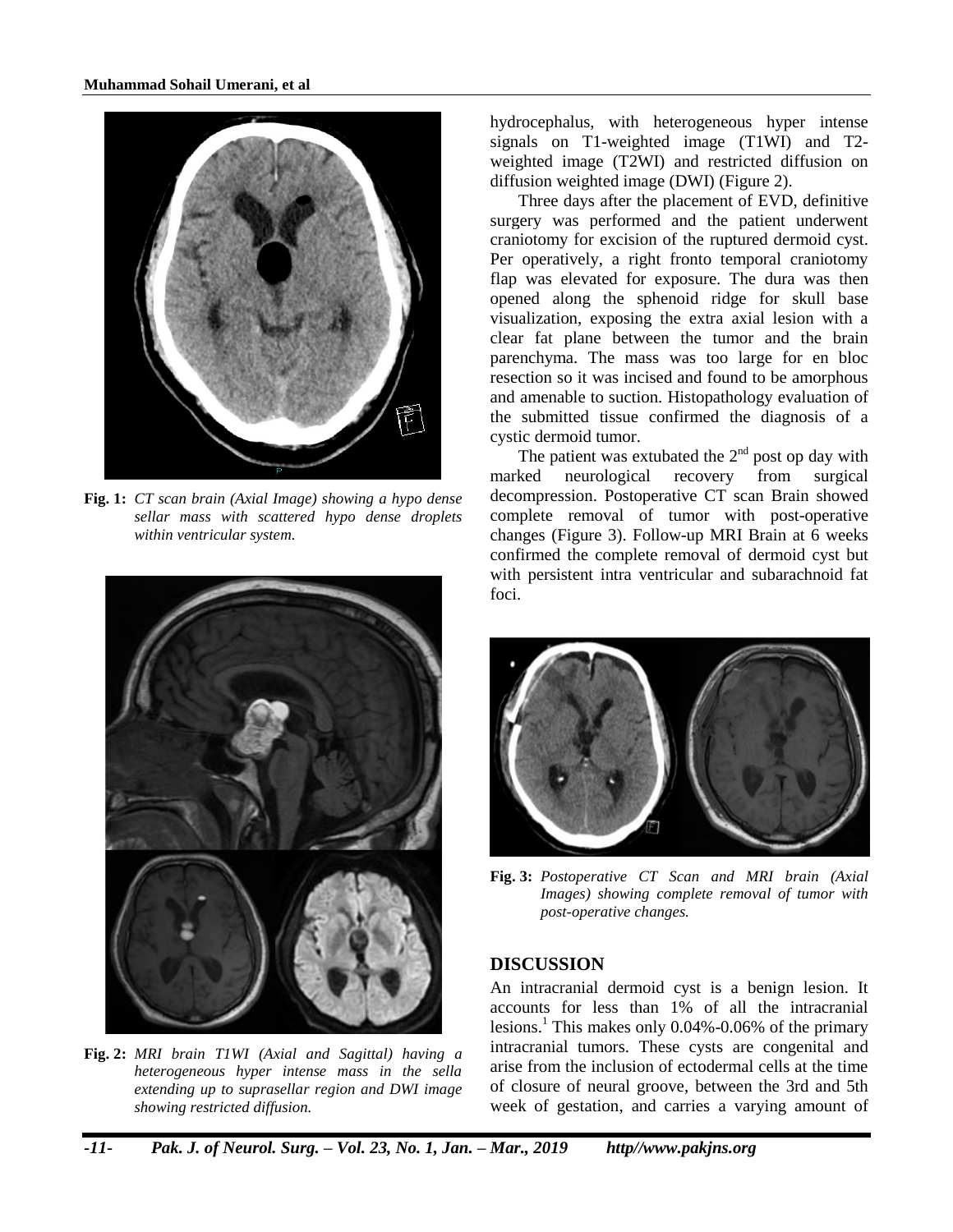ectodermal derivatives.<sup>2,3</sup> These mostly include apocrine, sweat, and sebaceous cysts as well as hair follicles, keratinized squamous epithelium, and possibly teeth.

**Dermoid cysts** are extra axial, well circumscribed, thick walled, containing thick, viscous greenish-brown fluid comprising of lipid metabolites and cholesterol. Such lesions are not to be confused with an **epidermoid cyst,** which contains **only squamous epithelium.** In contrast to epidermoids, **dermoid cysts** are usually present in the midline. Other differentials include arachnoid cyst and cystic Craniopharyngioma.

These lesions are mostly located infratentorially, either in cavity of  $4<sup>th</sup>$  ventricle or in vermis.<sup>3</sup> Supratentorial dermoid cysts are less common, mostly seen along the parasellar cisterns and in the frontobasal locations.<sup>4</sup> Cranial abnormalities such as bone defects and dermal sinus are not associated with supratentorial dermoids.

Supratentorial dermoids are often present in the second or third decades of life. Those located in the posterior fossa typically present in the first decade of life as a consequence of mass effect which they exert on the fourth ventricle with resulting hydrocephalus. However, the mean age of patients at presentation is fifteen years. There is a slight male predominance.

Although its rupture is usually spontaneous, it may occur iatrogenically during surgery or even after closed head injury. It has been hypothesized that the rupture is secondary to rapid enlargement of the cyst due to age-dependent hormonal changes.<sup>5</sup>If ruptured, the contents may spill into the sub arachnoid space and/or ventricles.

The clinical presentation with dermoid cyst is highly variable, with headache and seizures being the predominant symptoms. 5 It may present with hydrocephalus and rarely olfactory delusions. Neurobehavioral symptoms have been reported in the literature.<sup>6</sup> It can also present itself with symptoms pertaining to its locations, such as hearing loss, tinnitus, trigeminal neuralgias, hormonal changes, diplopia, blurred vision and visual field defects.

Cysts with an acute rupture, either spontaneous or iatrogenic, may cause severe headache and seizures. This is due to aseptic chemical meningitis from the disseminated cholesterol debris which has a reported incidence of up to  $7\%$ <sup>4</sup> Subsequently cerebral vasospasm ensues which may lead to ischemic events, and if left untreated, infarction and even death can ensue. Rarely the cyst ruptures without any neurological signs or symptoms.The persistence of fat

droplets in the subarachnoid spaces after rupture of the cyst wall may remain asymptomatic for years. Occasionally these cysts are picked up incidentally on brain computed tomography (CT) or magnetic resonance imaging (MRI) done for otherwise unrelated complaints.<sup>7</sup>

Since the era of diagnostic tools has revolutionized the dynamics of modern medicine, therefore, early diagnosis and appropriate management of the ruptured dermoid cyst is the corner stone in dictating the disease progression and its best possible outcome. At times small, asymptomatic, intact and incidentally picked updermoid cyst may be followed up radiologically, since they grow slowly due to the active production of hair and oils from the internal dermal elements.<sup>8</sup>

On imaging studies, these lesions have pathognomic features. The wall of the cyst may calcify, becoming hyper dense on the CT scan brain, and occasionally enhances partially following administration of CT-iodinated contrast material. On MRI scan they are hyperintense on T1WI; but, may appear heterogeneous with minimal enhancement because of the presence of calcifications, hair follicles, epithelial debris and sebaceous secretion. They appear heterogeneous on T2WI. If the fat content of the cyst is relatively low, then the cyst will reveal cerebrospinal fluid (CSF) like signal intensity. In such cases, fluid attenuation inversion recovery (FLAIR) images will make fat appear hyperintense on a background of the suppressed fluid signal.

On plain CT ruptured dermoid cysts show hypodense fat droplets scattered in the subarachnoid spaces or in the ventricles, even floating within their independent portions with no enhancement on postcontrast studies.<sup>4</sup> On MRI with gadolinium contrast chemical meningitis is detected as Hyper-intense pain and ventricular ependymal enhancement.<sup>7,8</sup>

The final confirmation of the lesion is based on histopathology diagnosis. Rupture of the cyst with dissemination of the contents and progressive neurological deterioration warrants early surgical intervention. Even un-ruptured symptomatic dermoids require early surgical removal. Although the extent of resection is debated in terms of location of the lesion and postoperative neurological complications, gross total resection should be the aim of surgical decompression. The type of approach depends upon the site, location and extent of the disease. Recently endoscopic endonasal transsphenoidal approach for the removal of the suprasellar cysts have been reported to